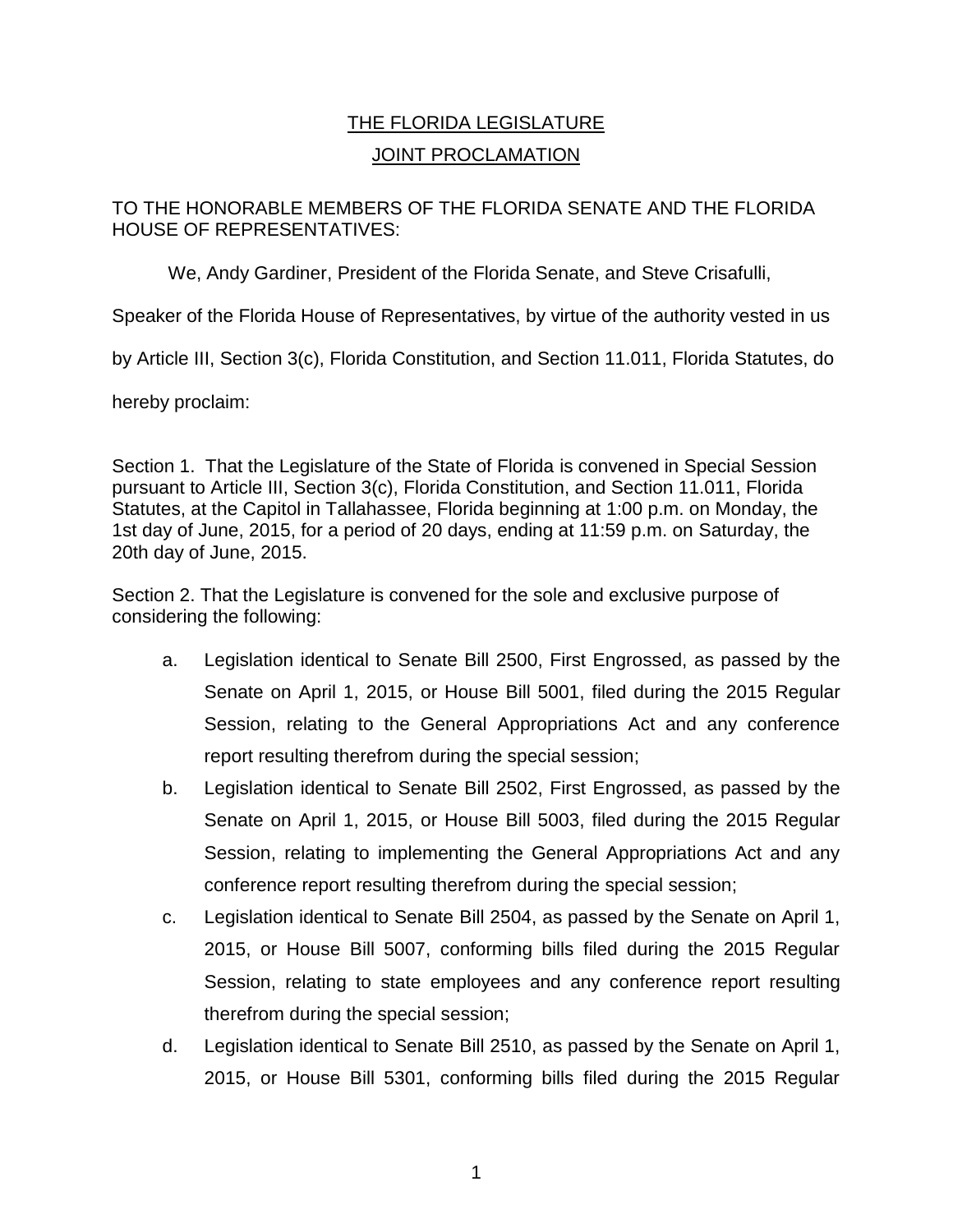Session, relating to the Florida Business Information Portal and any conference report resulting therefrom during the special session;

- e. Legislation identical to Senate Bill 2514, as passed by the Senate on April 1, 2015, or House Bill 5103, conforming bills filed during the 2015 Regular Session, relating to the Allocation of Funds for Community-based Care Lead Agencies and any conference report resulting therefrom during the special session;
- f. Legislation identical to Senate Bill 7038, as passed by the Senate on April 1, 2015, or House Bill 5005, conforming bills filed during the 2015 Regular Session, relating to State Administered Retirement Systems and any conference report resulting therefrom during the special session;
- g. Legislation identical to Senate Bill 7054, relating to the Department of Transportation as passed by the Senate on April 1, 2015, and an amendment identical to House Amendment # 197405 to SB 7054 as adopted on April 2, 2015, and any conference report resulting therefrom during the special session;
- h. Legislation identical to Senate Bill 576, relating to the Land Acquisition Trust Fund/Agency for Persons with Disabilities as passed by the Senate on April 1, 2015, and an amendment identical to House Amendment # 412147 to SB 576 as adopted on April 2, 2015, and any conference report resulting therefrom during the special session;
- i. Legislation identical to Senate Bill 578, as passed by the Senate on April 1, 2015, or House Bill 1295, conforming bills filed during the 2015 Regular Session, relating to the Land Acquisition Trust Fund/Department of Agriculture and Consumer Services and any conference report resulting therefrom during the special session;
- j. Legislation identical to Senate Bill 580, as passed by the Senate on April 1, 2015, or House Bill 1293, conforming bills filed during the 2015 Regular Session, relating to the Land Acquisition Trust Fund/Department of State and any conference report resulting therefrom during the special session;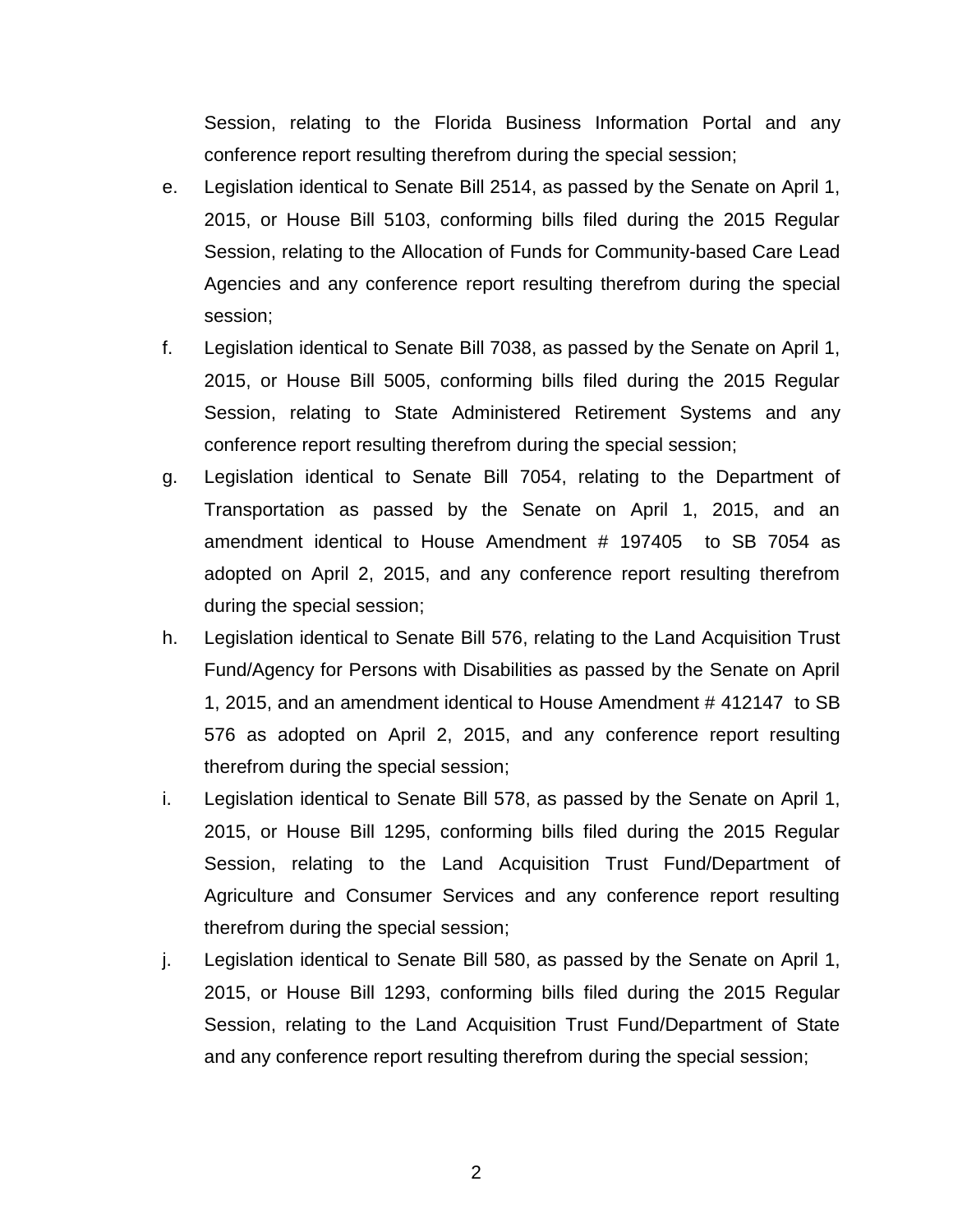- k. Legislation identical to Senate Bill 582, relating to the Land Acquisition Trust Fund/Department of Transportation as passed by the Senate on April 1, 2015, and an amendment identical to House Amendment # 433471 to SB 582 as adopted on April 2, 2015, and any conference report resulting therefrom during the special session;
- l. Legislation identical to CS/Senate Bill 584, as passed by the Senate on April 1, 2015, or House Bill 1291, conforming bills filed during the 2015 Regular Session, relating to the Implementation of the Water and Land Conservation Constitutional Amendment and any conference report resulting therefrom during the special session;
- m. Legislation identical to Senate Bill 2512, First Engrossed, as passed by the Senate on April 1, 2015, or House Bill 5101, conforming bills filed during the 2015 Regular Session, relating to Medicaid and any conference report resulting therefrom during the special session;
- n. Legislation repealing the hospital certificate of need program and legislation similar to the following House bills filed during the 2015 Regular Session: CS/House Bill 7097 relating to the state group insurance program, House Bill 7047 relating to direct primary care, CS/House Bill 999 relating to recovery care services, CS/CS/House Bill 281 relating to drug prescription by advanced registered nurse practitioners and physician assistants, and House Bill 161 relating to responsibilities of health care facilities;
- o. Legislation similar to CS/Senate Bill 7044 filed during the 2015 Regular Session, relating to the health insurance affordability exchange;
- p. Legislation similar to HB 7141 filed during the 2015 Regular Session, relating to taxation.

Section 3. That the committees and subcommittees of either house of the Legislature are authorized to consider legislation within the purview of this proclamation from this date forward.